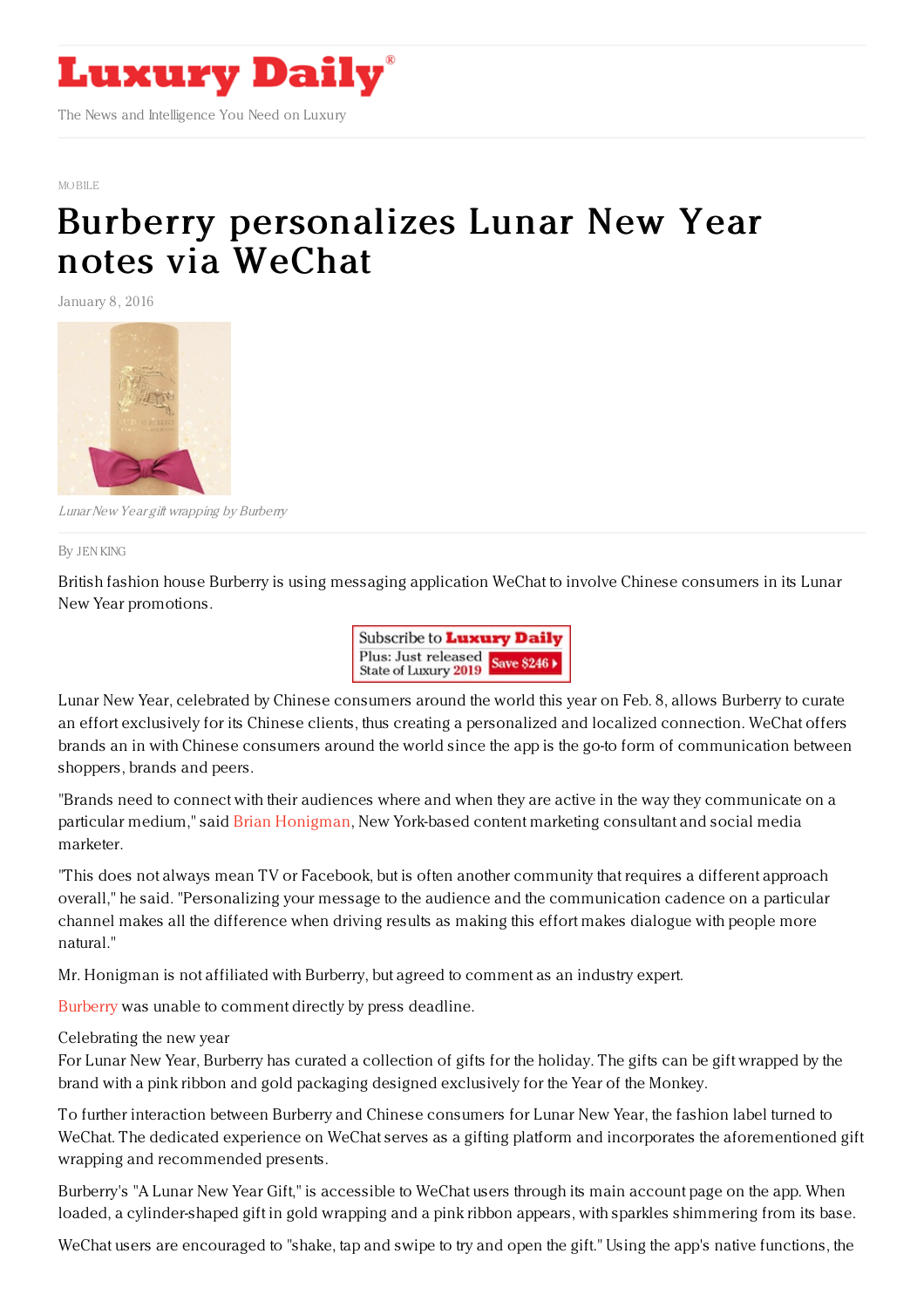consumer works to open the gift and upon doing so receives well wishes for Lunar New Year from Burberry.



Burberry Lunar New Year gift on WeChat

At this phase of the campaign, consumers are able to send a personalized greeting via WeChat. Next the consumer can select the colors of a Burberry cashmere scarf and personalize the Lunar New Year greeting and send to a friend.

After the greeting is sent, the consumer can opt to send another or shop the Lunar New Year collection. By clicking the latter option, consumers can browse gift recommendations such as fragrance of gifts for men, women and children, all within WeChat.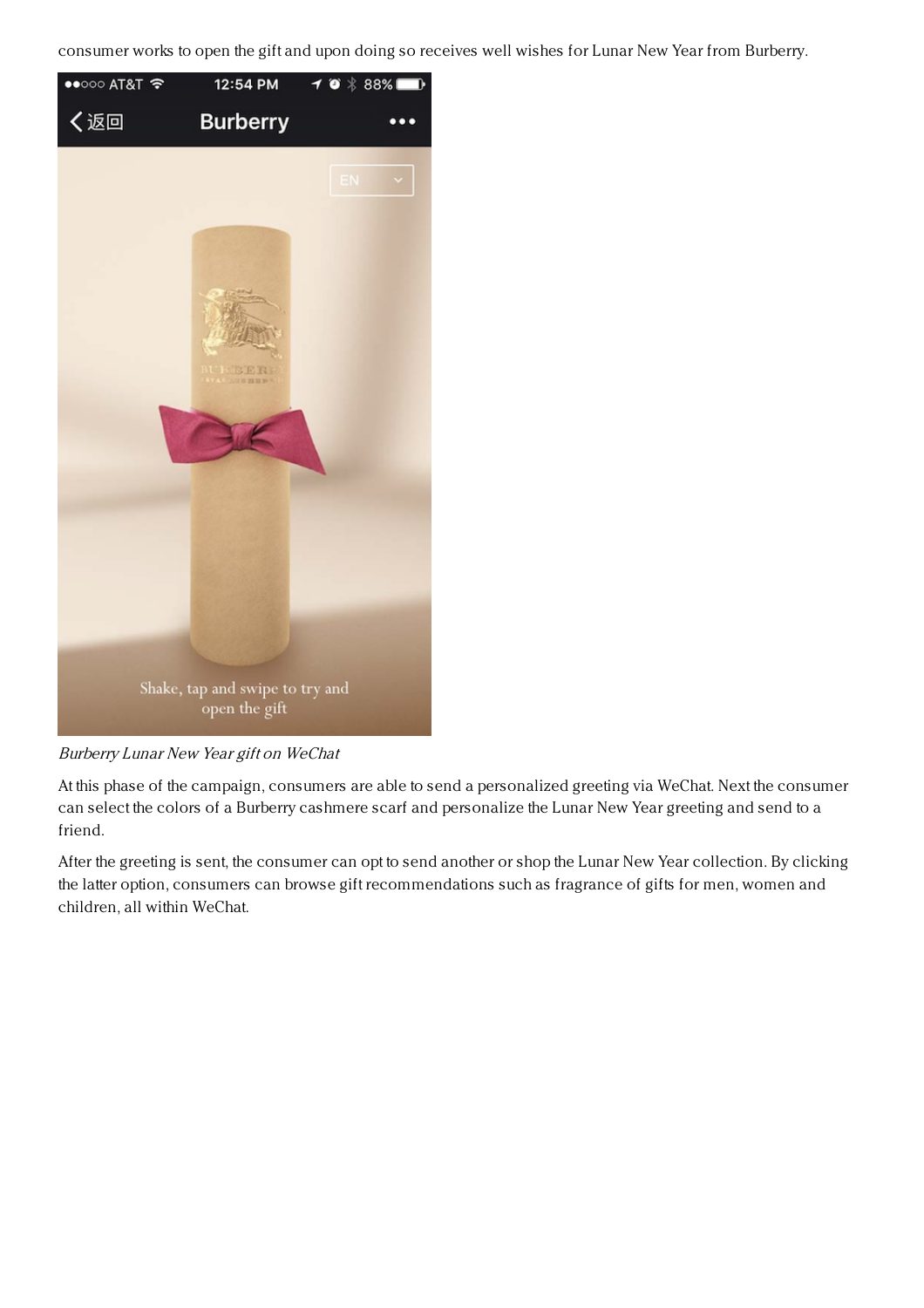

Burberry note for Lunar New Year

By using the Lunar New Year effort on WeChat, consumers are given the chance to win limited-edition Burberry Lunar New Year envelopes. The limited-edition envelopes are for in-store pickup, which will drive foot traffic to Burberry boutiques, likely resulting in a purchase.

## Apt at apps

Burberry, a brand that is digitally-savvy and often embraces new app platforms earlier than its peers, has executed a number of efforts on WeChat.

For instance, Burberry celebrated the opening of its Shanghai flagship store with an immersive theatrical event.

To connect with consumers in the store's market, the brand posted content on Chinese messaging platform WeChat, with which Burberry has a digital innovation partnership. Leading up to the event, Burberry included its global followers in the preparation, posting a series of photos of the journey from London to Shanghai (see [story](https://www.luxurydaily.com/burberry-includes-consumers-in-shanghai-journey-with-social-media/)).

Burberry has also shown its digital strengths through its use of video and still messaging app Snapchat.

For example, Burberry responded to the way in which consumers interact with its campaigns online by doubling the amount of imagery it is making available to them in its latest effort.

Burberry's spring/summer 2016 advertising campaign contains a series of 40 images, which will be shared via print, online and social platforms, including Instagram, WeChat and Line. Burberry first peeled back the curtain on its Mario Testino-lensed fashion campaign through a live content feed on Snapchat (see [story](https://www.luxurydaily.com/burberry-diversifies-spring-advertising-with-40-image-campaign/)).

Well-executed digital efforts are appreciated by consumers, but brands must also link the online and in-store experience. The resulting omnichannel outreach will offer consumers a richer experience.

"Synching offline and online activations is beneficial because it stands out to consumers, period," Mr. Honigman